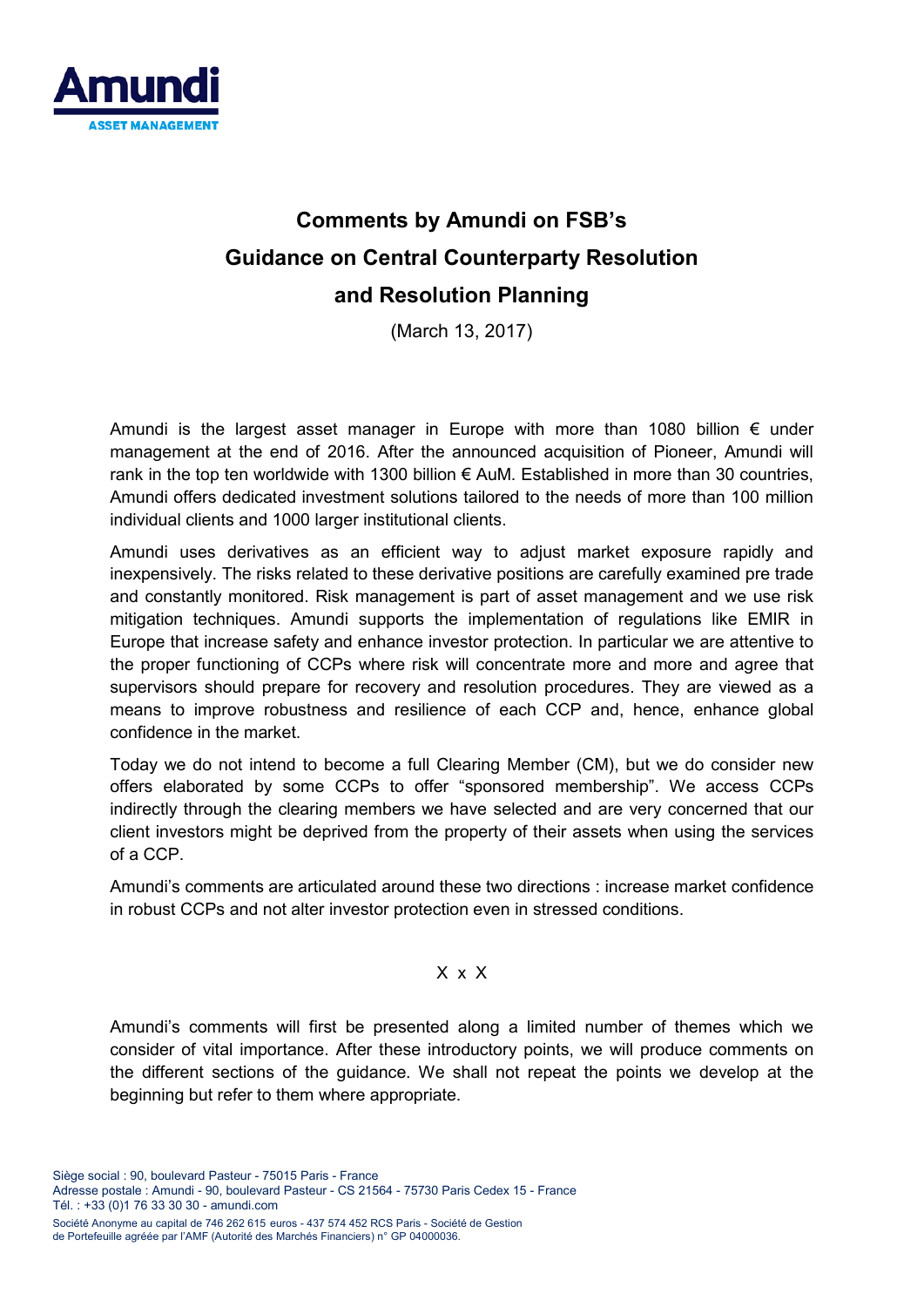

### **1. CCPs participants should be considered as a distinct category:**

CCPs participants which are not clearing members (CM), for example like asset managers' funds and mandates, are not properly considered in the general discussion about CCPs and especially their potential resolution. Participants have indirect access to CCPs through their CM and they **pay a fee to benefit from the services provided by the CCP** (and the CM). We feel very strongly that they should be considered as totally different animals from CMs. Their situation is not properly analysed and described in the Guidance where we read that they are mentioned, not very often, together with CMs and seem to be seen as an extension of the CM in a kind of look-through approach. It is not the reality and we think that FSB should dedicate more time and effort to better assess the position of participants. We analyse that a CM creates an unavoidable intermediary between the CCP and the end investor who is a participant. As a **consequence there is no direct link between the participant and the CCP and no responsibility** can be passed onto the participants in case of default.

We have the following points and suggestions to express with determination:

- We **protest against VMGH**, i.e. the possibility that gains made by participants might be reduced by a Variation Margin Gains Haircut ; we note that VMGH, apart from being pure spoliation without legal basis, would immediately introduce a threat that hedging strategies might turn sour ; asset managers very often use derivatives as a hedging tool to cover existing risks : they would suffer the losses 100% and benefit from hedging only up to 80% if a 20% haircut were implemented.
- We acknowledge the fact that Haircut on Initial Margins (IMH) is not considered for participants and **suggest that the exclusion of IMH be explicit**. Regulators should ensure that it does not appear in the rulebook of any CCP when considering participants who are not CMs.
- With regard to access to information, participants are at a loss compared to CMs who have direct access to CCP. In most cases CMs are aware of the agenda of meetings such as risk committee or board of the CCP as they often are part of those or are consulted or informed immediately; participants rely on information transferred by CMs or read in the press; we advocate in favour of a **general information obligation by the CCP towards participants** on decisions impacting the operations, ahead of their application so that participants can adapt exactly at the same time as CMs.
- More specifically, we consider that **risk committees of CCPs should include endclients**; it can only improve the functioning of CCPs by enlarging the scope of actors potentially impacted by decisions; if the CCP were not sufficiently diligent to publish what has to be announced, members of the committee should be recognized the right to inform their participant colleagues on those points where confidentiality has not been explicitly required at the meeting.

We want participants not to be prisoners of their CM, to be known and recognized by the CCP governance organization and not to suffer asymmetry in the information relating to the functioning of the CCP.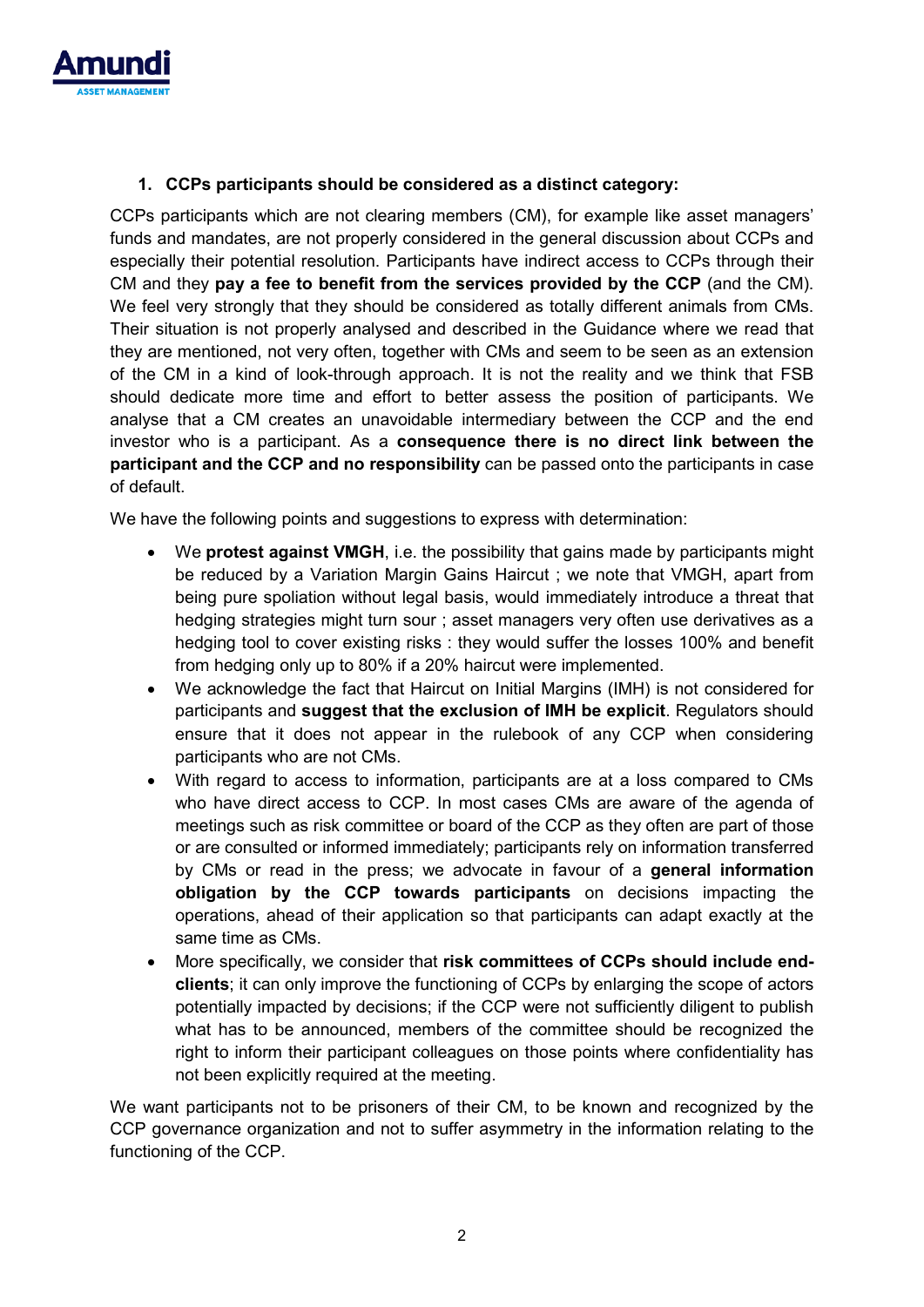

In our view, any contribution of participants who are not CMs to the allocation of losses process of a defaulting CCP is counterproductive. It is inconsistent with the objective to avoid contamination and to reinforce confidence in CCPs, market infrastructures and financial markets at large. It is not consistent either with the objective of maintaining full access for participants to their collateral, full access being not granted if the collateral is only partially available. It is not in conformity with civil law and property right. It is not different from payment by taxpayers, as eventually end clients in the case of asset management are individuals who have saved for their old age or paid an insurance premium or a medical insurance …and will eventually suffer a higher bill or a lower return or pension as a result of the "haircut" of participants' assets in case of resolution of a CCP. The only difference is that tax is usually proportional to revenue or wealth (contributive capacity) when loss allocation would have no correlation with them and end up being as widely spread in a far less equitable way than tax.

#### **2. Segregation of assets has a real impact :**

Since we are very conscious of our fiduciary duty towards our client investors who entrust us with the management of their money, we have paid attention to the differences that result from the various segregation regimes that are offered by CCPs. EMIR in Europe makes it mandatory for CCPs and CMs to offer a segregated solution next to the usual omnibus account solution. Participants had to insist on having full segregation made accessible at a reasonable cost and not intermediate LSOC or gross omnibus offers. There is not yet a total clarity on whether all CMs and CCPs offer Individual segregation arrangements on acceptable commercial terms.

In our analysis, **investors are much better protected against a default of the CM if they choose segregated accounts**. In case of default of the CCP segregated accounts offer a strong protection with respect to security collateral which is deposited in the hand of an external custodian. With respect to cash, specific protections exist in national law to identify clients' money and position it as bankruptcy remote. For funds run by asset managers the intervention of the depositary of the fund is an option to keep risk with a chosen and monitored counterparty.

Amundi is surprised that the Guidance does not introduce any discussion on the segregation of assets and the consequences in case of resolution of a total segregation in the books of the CCP. It is in our view, that of a participant, a key factor to consider and we urge FSB to extend the scope of its guidance to take stock of the position of participants and address the question of segregation of assets.

Related to that is the discussion about the **status of the CM. Agent or principal ?** We know that different legislations have different readings about this, but we believe that it is part of FSB's role to examine the issue. We would welcome guidance that would prevent CCPs' rulebooks to diverge too much and help participants in their negotiation. In our opinion, CCPs developed an agency model on listed derivatives and, even if OTC is based on principal to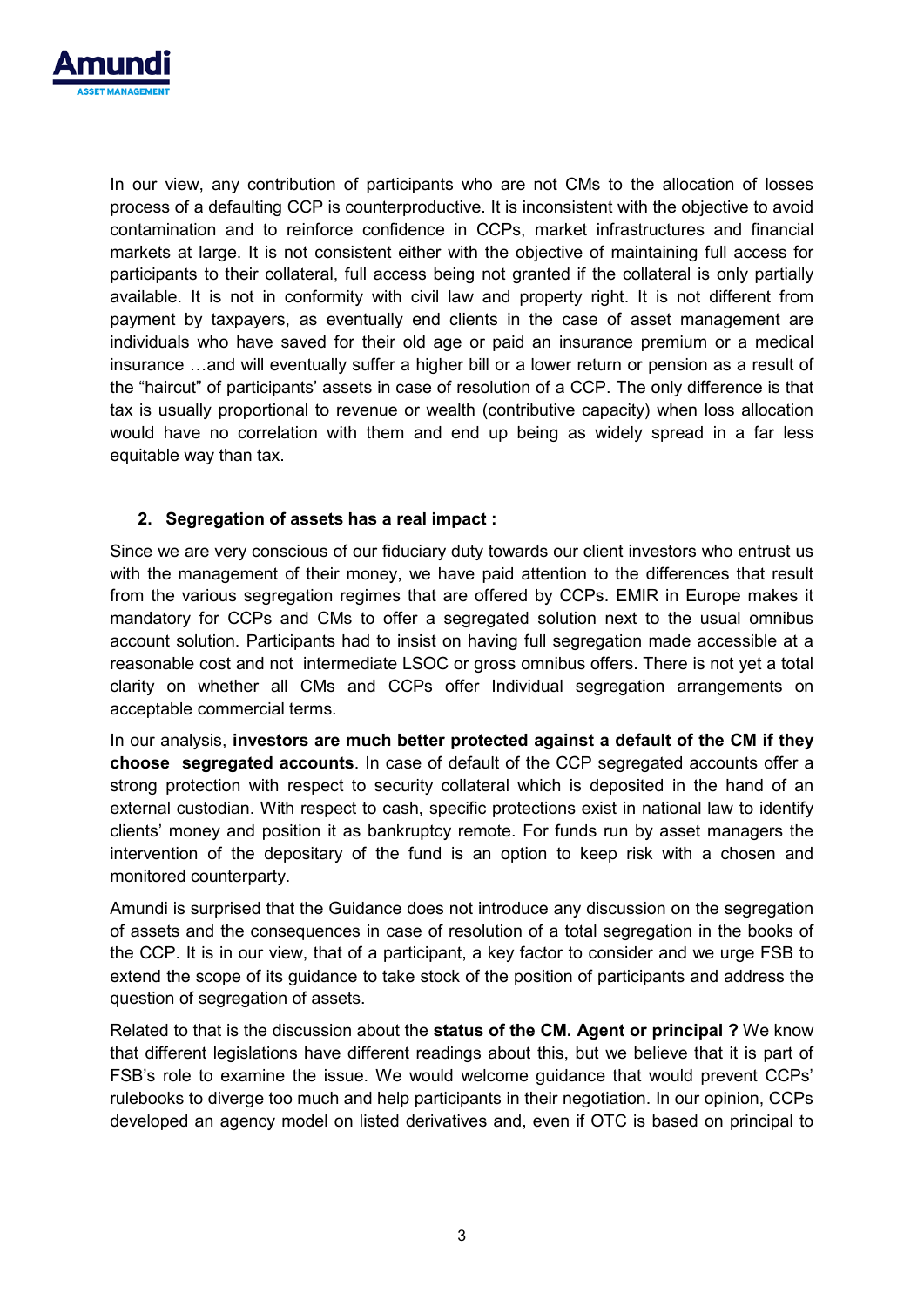

principal transactions, we would prefer CMs to be qualified as agents between the participant and the CCP.

#### **3. Uncertainty must be reduced where possible :**

It is obvious that confidence and uncertainty are not aligned, especially in period of stress. Uncertainty increases risk and in period of stress risk is very negatively connoted and confidence disappears. Therefore it is of prime importance that actors have some visibility on possible scenarios and have guidance on the impact of the worst case scenario for them. It does not mean that future should be predetermined and that authorities should not have some flexibility to adjust to circumstances, but it requires some limits to be set. In that respect the **No Credit Worse Off rule** seems, at first sight, very considerate. However, we do not believe it will be of any help as its implementation is far too complex and burdensome. **A lawyers' delight with no real effect**. Litigation is unavoidable and each step can be disputed indefinitely since it refers to a theoretical reconstruction of history.

We prefer that guidance offer a few clear and **simple rules and introduce limits** that will provide actors with some way to manage risk. In that respect the clear difference made between default and non-default loss is satisfactory. Depending on the case, actors will be able to anticipate which type of instrument may be used and up to which limit for some of them. The limits and the position in the waterfall referred to in §2.9 is also helpful. In contrast, the absence of any limit on scope, duration or amount of VMGH (and empowerment to activate it) in §2.10 could be seen as an evidence of the poor consideration apparently paid to participants in the Guidance.

In terms of uncertainty, the most touchy question is the **timing of initiating the resolution** process. We agree that resolution authorities should be able to take over before all the possible devices foreseen in the statutes and rulebook of the CCP have been applied. The objective is to ensure continuity of critical activities and avoid contagion to maintain financial stability, it is not to test the efficiency of the existing tools. If the CCP has kept part of its own capital or guarantee fund it might be a great advantage to organize resolution, especially when the creation of a bridge entity and the liquidation of side activities is envisioned. We know that this approach which lowers moral hazard by reducing predictability of the process puts more pressure on authorities since they will have to exercise judgment to determine that resolution would be better than tentative recovery. But time is of the essence of the resolution of a crisis and therefore any acceleration in the planned process has a great chance to improve efficiency.

Amundi shares the view that resolution plan should not only be established and updated, but also that its enforceability should be tested. In that respect again we are convinced that uncertainty would not be acceptable.

X x X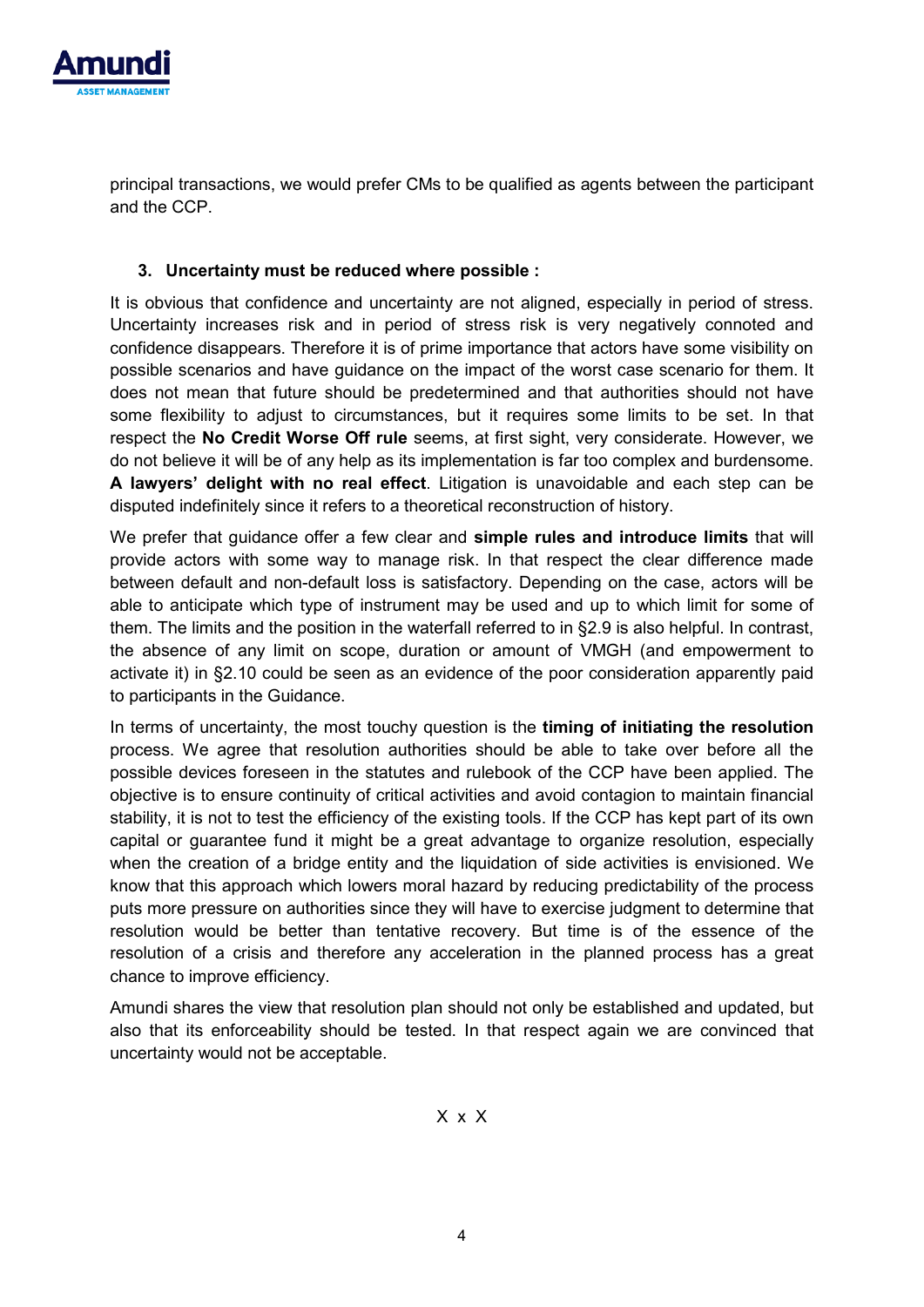

We now turn to the comments we have to produce section by section.

## • **The overall objectives of CCP resolution and resolution planning (Section 1);**

Amundi agrees with the 3 principles which are listed in §1.2. FSB mentions participants and we agree that they are central in both objectives of (i) minimizing contagion effects or (ii) granting constant access to cash or collateral posted. We even consider that these two mentions imply that participants should not be exposed to any reduction of their assets even in case of resolution of the CCP since access to a reduced asset is not consistent with the second objective. Confidence requires public to feel safe and properly protected.

• **The powers that resolution authorities should have to maintain the continuity of critical CCP functions, return the CCP to a matched book and address default and non-default losses (Section 2);** 

We agree that resolution **authorities should be granted exceptional powers of enforcement in exceptional circumstances**. Though, we think that they should not act without prior discussion with other authorities in different countries, both supervisory and resolution authorities, in order to share views on where the public interest lies. We further think that regional authorities and central banks (i.e. ESMA and ECB for €zone CCPs) should as well be consulted. However, we do envision that it might not be possible to consult in all cases and prefer direct transparent action if the alternative is excessive delay. Transparency and investor protection should be the key rules for the resolution authority.

The possibility to carry on procedures as foreseen in the CCP rulebook can be a possibility, but should not be a necessity as soon as powers have been transferred to a resolution authority. The protection of investors and the efficiency in ensuring continuity of critical activities are the drivers for any decision and they may justify to stop or skip rulebook's processes.

We think that the return to a matched book is central and expect that it would be achieved under the initial recovery process. Before coming into resolution the CCP would likely have tried "recovery" auctions to match the book and most of the times the resolution authority will have to take energetic steps like tear up of forced allocation. We do not oppose them if executed promptly and in a definite way and with a scope as limited as necessary. We insist on the remark in 2.5 (i) that **tear up should not be used as a tool to allocate losses.**

For losses allocation, Amundi considers that **end clients that use CCPs through CMs and pay a fee for the service they receive should not contribute in any way in the loss allocation process**. For non-default losses, it is for shareholders to pay first and mainly as it results from an inadequate organization. If CMs were called they should be entitled to an immediate compensation. For losses resulting from the default of a CM the default waterfall applies and guarantee funds as well as own capital of the CCP are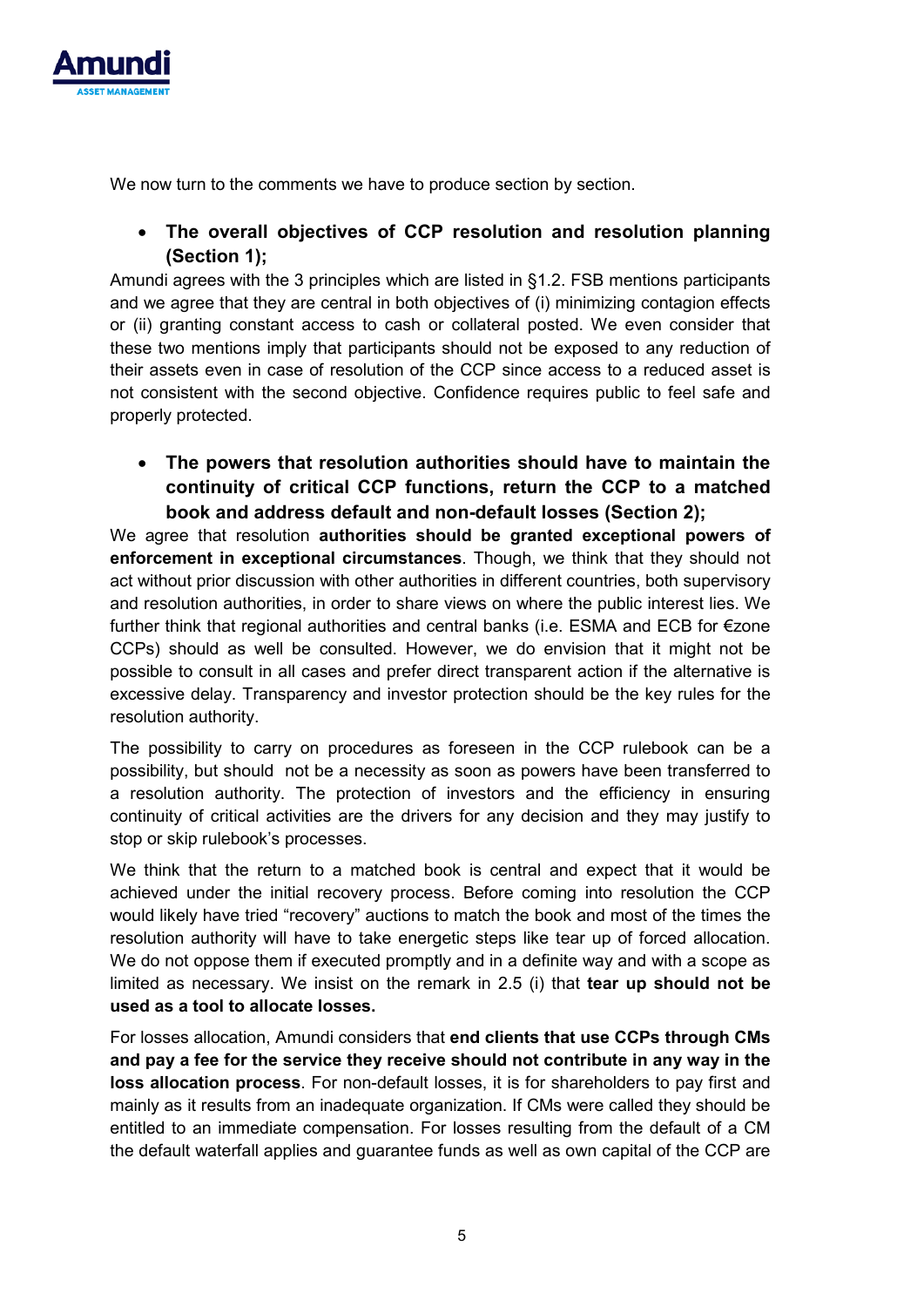

to be called to cover the losses. We oppose any taxation on margins, either initial or variation margins. As stressed in our preliminary remarks we believe that it would undermine public confidence in the central clearing system and develop the feeling that bilateral OTC trades are safer. We further encourage FSB to work on the advantage of incentivizing proper segregation of assets in order to protect participants and their client investors. In any case FSB's consultation document does not foresee any guarantee that VMGH would be used as a last resort tool on a decision made by the resolution authority and for a limited time, a limited amount, on a limited scope of contracts and with a priority compensation. It is not acceptable.

## • **the potential indicators of circumstances that could lead to a determination to trigger resolution (Section 3);**

Amundi agrees that the wording "is or is likely to be" puts a real pressure on authorities to decide to move towards resolution. We think that it will in any case be a matter of judgment and we trust that authorities are best placed to take the best decision. We are not keen to make authorities liable for any potential loss for any creditor and prefer to maintain the idea that public authorities are liable when they openly do not fend for common public interest, including among others financial stability and investor protection.

• **the treatment of equity of existing CCP owners in resolution (Section 4);** 

We read §4.2 as a statement that VMGH should not be considered as a means to allocate losses. The more so for Initial margins.

## • **The application of the "no creditor worse off" safeguard and determination of the insolvency counterfactual (Section 5);**

From an intellectual point of view it is necessary to balance the long list of extraordinary powers that are attributed to authorities when resolving a CCP with a general principle of fairness. However, we are not convinced that the NCWO principle is anything else but a void concept. Its application is both very complex and not effectively protective of creditors interests. The question on who has the burden of evidence is not decided though it is of prime importance. Globally, we fear that it is unfair towards authorities to put them under such a far reaching obligation as NCWO and prefer to state that public authorities are liable if and only if it is apparent that they have failed to serve public interest.

• **the assessment of the adequacy of financial resources in resolution, including elements that the FSB should consider in future work on the quantum of resources for purposes of resolution (Section 6);**

We believe that, paradoxically, **public funds, i.e. taxpayers' money should be called**